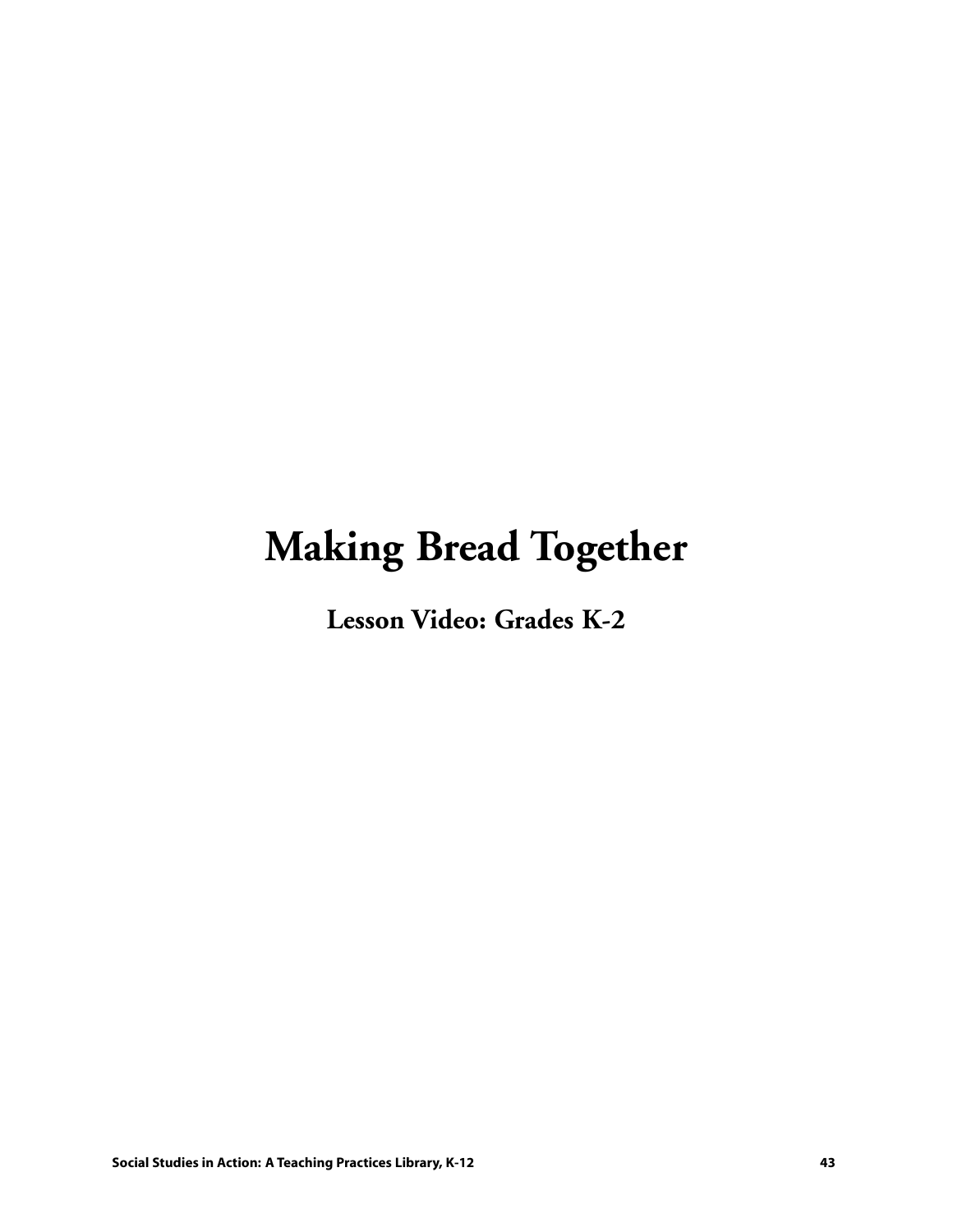# **Overview**

| <b>Teacher:</b>  | <b>Meylin Gonzalez</b>             |
|------------------|------------------------------------|
| Grade:           | Kindergarten                       |
| School:          | <b>Dickenson Elementary School</b> |
| <b>Location:</b> | Tampa, Florida                     |

#### **NCSS Standards-Based Themes: Science, Technology, and Society; Production, Distribution, and Consumption**

**Content Standards: Economics**

### **Video Summary**

Kindergarten teacher Meylin Gonzalez brings economic concepts to life in the classroom by creating a hands-on assembly line in which her students make bread. Ms. Gonzalez begins by reading a book entitled *Pasta, Please* to help students understand how pasta is made and where commercially prepared food comes from. Then they discuss the production and marketing processes involved in making and selling bread. Students invent a fictitious company called Kinderbread, make advertisements for their bread, and discuss how people make decisions about what they buy.

Working in groups, students form assembly lines and begin the process of making bread by hand. Each student has a job to do, such as adding an ingredient or kneading the dough. The assembly line structure not only illustrates the different steps involved in making bread, but also underscores the importance of each step in the production process. Meanwhile, Ms. Gonzalez starts a batch of dough in a bread-making machine. While the dough rises, Ms. Gonzalez explains concepts like supply and demand by first defining needs and wants and asking students to distinguish between them with examples from their own lives. The lesson concludes with a snack of fresh-baked bread, during which students compare the efficiency of making bread by hand versus using a machine.

# **Standards**

*Expectations of Excellence: Curriculum Standards for Social Studies* defines what students should know and be able to do in social studies at each educational level. This lesson correlates to the following standards for elementary school students:

### **VII. Production, Distribution, and Consumption**

Distinguish between needs and wants; identify examples of private and public goods and services; describe how we depend upon workers with specialized jobs and the ways in which they contribute to the production and exchange of goods and services.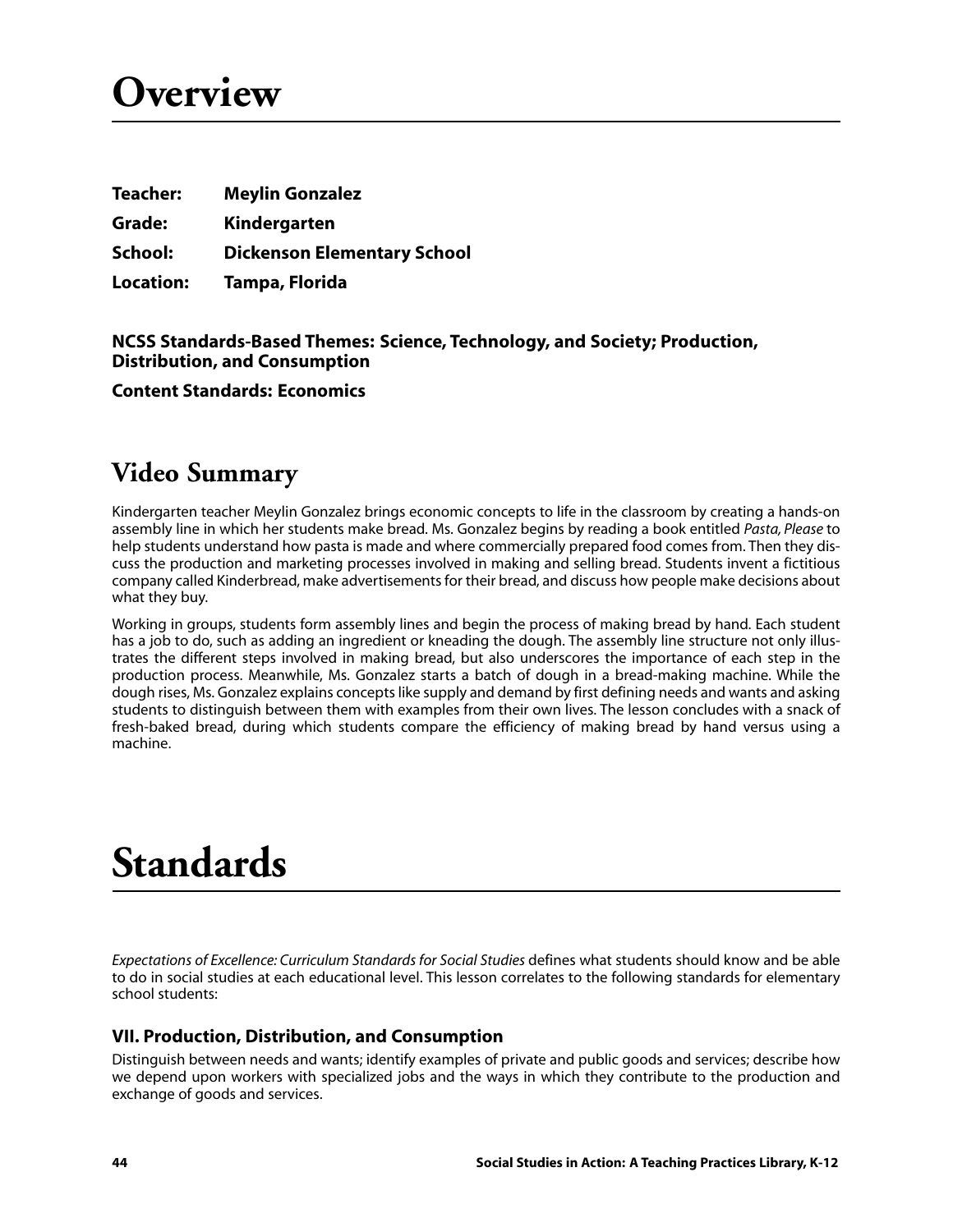#### **VIII. Science, Technology, and Society**

Identify and describe examples in which science and technology have changed the lives of people, such as in homemaking, childcare, work, transportation, and communication.

#### **Content Standards: Economics**

## **About the Class**

### **Classroom Profile**

"I wanted my students to develop a curiosity and understanding of how things are made, to know that things like bread don't simply show up at the store. But I also wanted them to experience what it's like for everyone to have a job, to work together, and to realize the value of each person's job." —Meylin Gonzalez

Meylin Gonzalez teaches kindergarten at Dickenson Elementary School in Tampa, Florida. Situated in a cruise-ship port of central Florida, near the beaches of St. Petersburg, Tampa is home to a diverse population. Dickenson Elementary School is located in a suburban community that supports a variety of small businesses and service industries. Approximately one-third of the students are Spanish bilingual.

Ms. Gonzalez started the year with a unit called All About Me, then moved on to units on transportation, insects, Native Americans, holi-

days, the seasons and weather, Black History month, forest and jungle habitats, the farm, the solar system, and the ocean environment

The lesson shown in "Making Bread Together" fell within the unit The Farm and Its Products. Before the lesson, the class read *Pasta, Please,* a book that explores the process for making pasta. Next, the class invented a fictional bread company called Kinderbread, and replicated parts of the pasta production process to make bread. Ms. Gonzalez introduced basic concepts in business and economics by discussing how buying decisions get made, then had the class create advertisements for their product. Finally, students went to work making bread, assembly-line fashion. Each student had a job to do, without which the bread could not be made. Simultaneously, Ms. Gonzalez mixed, kneaded, and baked dough in a bread machine, so that students could also compare production methods.

As the lesson concluded, the class categorized different products according to whether they were "needs" or "wants." She reviewed the role of individual jobs in the production process, then invited different people to speak to the class about their jobs in the community. She segued into the next unit (on the solar system) by talking about the importance of the sun for life on earth.

| <b>Year at a Glance</b>          |  |
|----------------------------------|--|
| All About Me                     |  |
| Transportation                   |  |
| Insects                          |  |
| Native Americans                 |  |
| Holidays, Seasons, and Weather   |  |
| <b>Black History Month</b>       |  |
| Forest and Jungle Habitats       |  |
| <b>The Farm and Its Products</b> |  |
| The Solar System                 |  |
| The Ocean Environment            |  |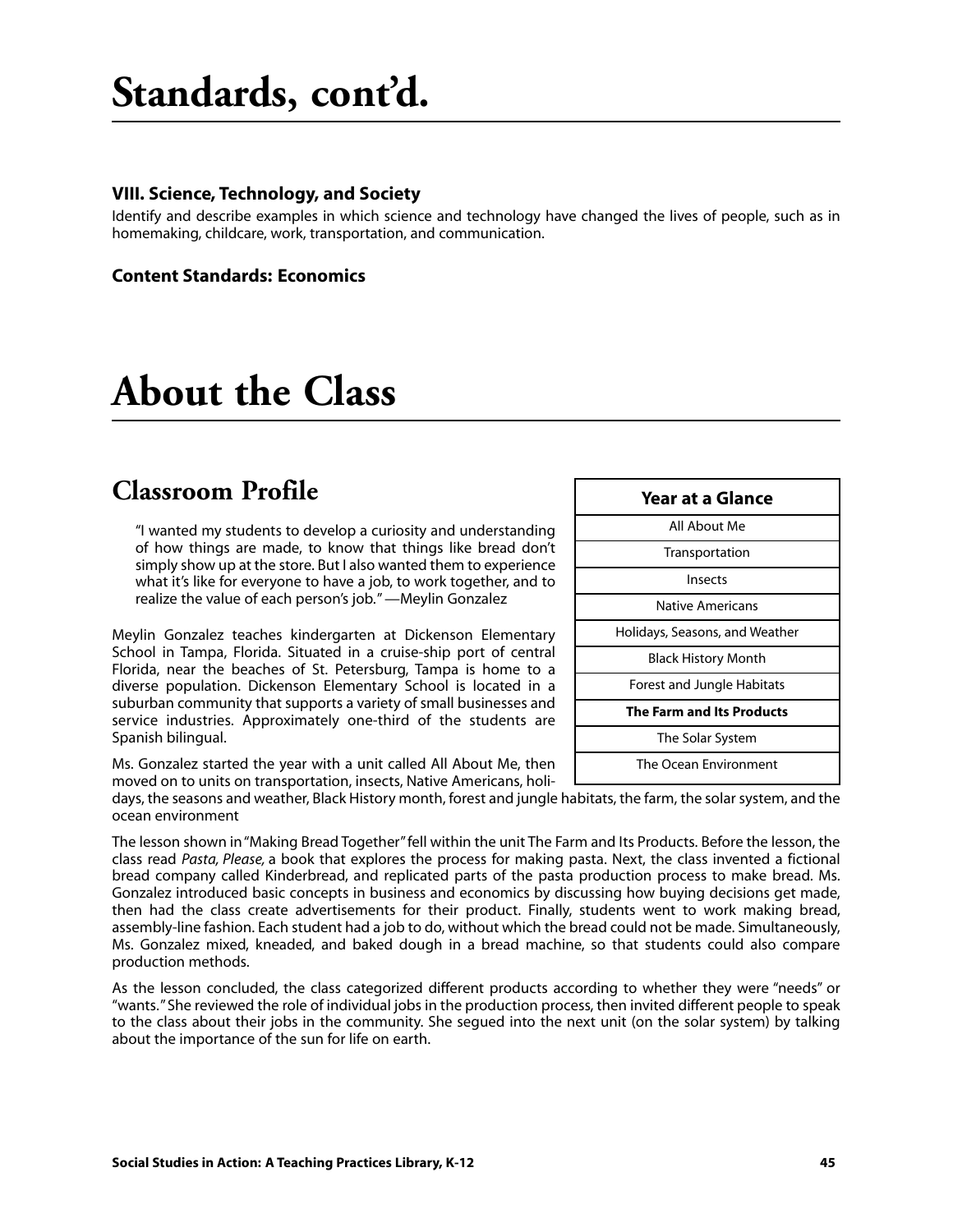## **Lesson Background**

Read this information to better understand the lesson shown in the video.

### **Content: Economics**

Economics is a social science that deals with the production, distribution, exchange, supply and demand, and consumption of goods and services. Even young learners encounter examples of economic concepts in their daily lives: scarcity of time and resources, the difference between needs and wants, making decisions about what to buy, and spending money. However, young children are also likely to have misconceptions about basic principles of economics. For example, they may not see a connection between jobs, work, and income, or they may believe that the value of money is related to its size and color.

Young students can build an economics vocabulary as they sort out labels that describe different economic processes. As they learn about the variety of jobs that exist in a healthy economy they also begin to understand the importance of cooperation and interdependence, competition, some of the factors that go into making business decisions, and the relationship between work and meeting one's needs. Some of the ways young students can explore abstract economic principles are by doing hands-on activities like making bread or pasta and then creating advertisements for the products they make.

### **Teaching Strategy: Learning by Doing**

Young children learn best when they have direct, hands-on experiences and when they can relate what they learn to what they already know. In this lesson, students explored basic principles of economics by making a product (bread) and writing advertisements for their product. Then they created their own Needs and Wants chart and discussed how buying decisions are made—something they may already have experienced.

In addition to teaching students about supply and demand, the assembly line activity reinforced the value of the individual's contribution to a given process, the importance of working together, and the satisfaction that comes from seeing a job through to completion. It also encouraged social interaction, student engagement, and collaboration in meaningful work. As Ms. Gonzalez showed, learning by doing energizes students, sustains their interest, and exposes them to content from other subject areas like math, art, reading, and writing.

# **Watching the Video**

As you reflect on these questions, write down your responses or discuss them in a group.

## **Before You Watch**

Respond to the following questions:

- What are some economic principles or concepts that you teach (or could teach) in your curriculum?
- What concepts have you taught using hands-on activities? What are the challenges and benefits of this teaching strategy?
- How do you assess students' understanding when using hands-on activities?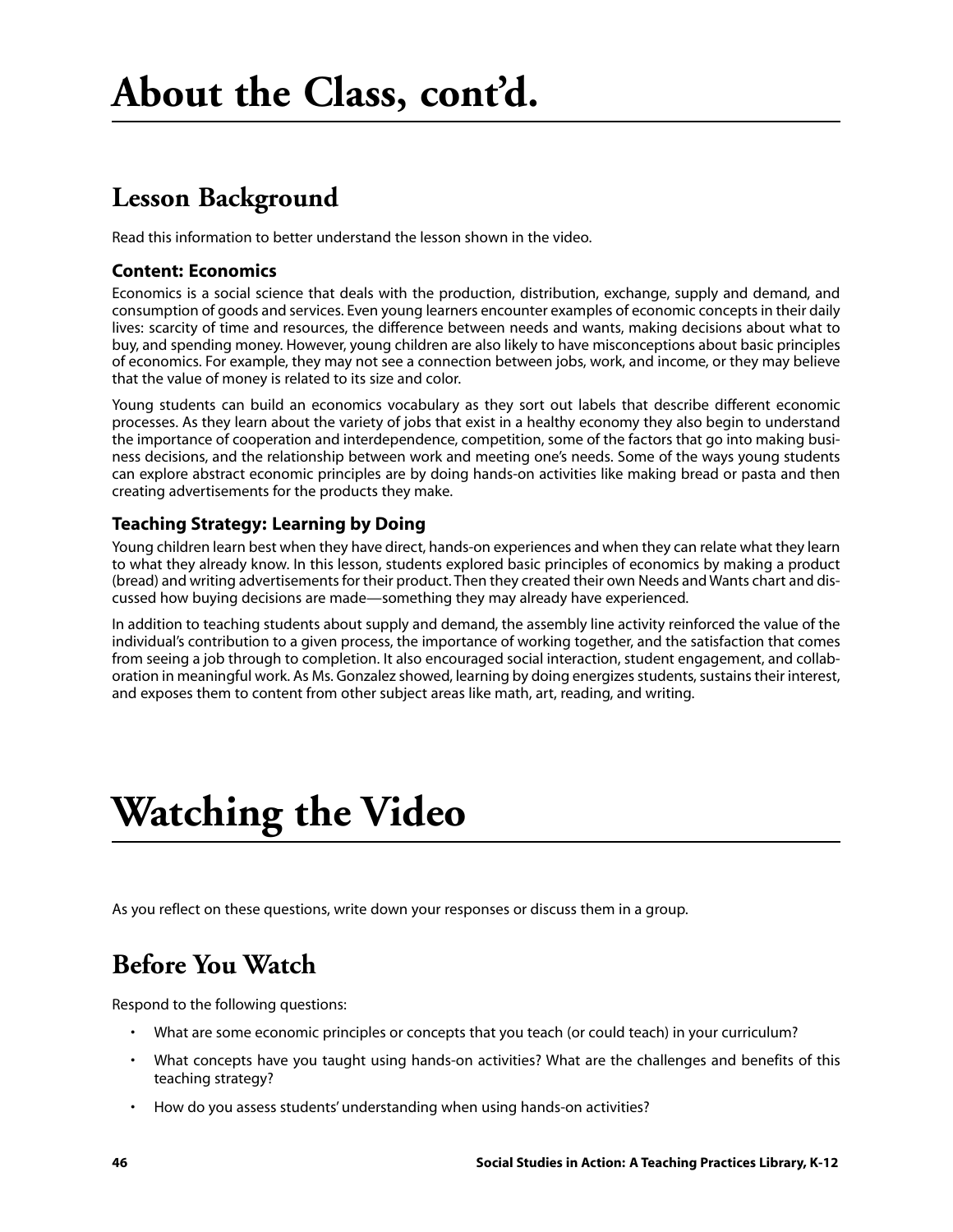## **Watch the Video**

As you watch "Making Bread Together," take notes on Ms. Gonzalez's instructional strategies, especially how she breaks down abstract concepts. Write down what you find interesting, surprising, or especially important about the teaching and learning in this lesson.

## **Reflecting on the Video**

Review your notes, then respond to the following questions:

- What struck you about the classroom climate, background, preparation, strategies, and materials used in the lesson?
- How has Ms. Gonzalez prepared her students for the bread-making activity in the video?
- How does Ms. Gonzalez deal with any misconceptions her students have?
- How does Ms. Gonzalez use stories, role playing, and examples to illustrate economic concepts?
- How does Ms. Gonzalez assess students' understanding of the concepts presented in the lesson?
- Consider the ways in which this class is different from yours. What activities and concepts might you introduce in your own teaching?

## **Looking Closer**

Here's an opportunity to take a closer look at interesting aspects of Ms. Gonzalez's lesson.



#### **Developing a Needs and Wants Chart: Video Segment**

Go to this segment in the video by matching the image (to the left) on your TV screen. You'll find this segment approximately 18 minutes into the video. Watch for about four minutes.

Ms. Gonzalez and her students discuss the difference between needs and wants. They work together as a class to develop a model of a Needs and Wants chart. As you watch the students develop their own Needs and Wants chart, consider these questions:

- What is the purpose of this activity?
- What aspects of student understanding can Ms. Gonzalez assess, using this project?
- How is the creation of a Needs and Wants chart similar to the assembly line activity? How is it different?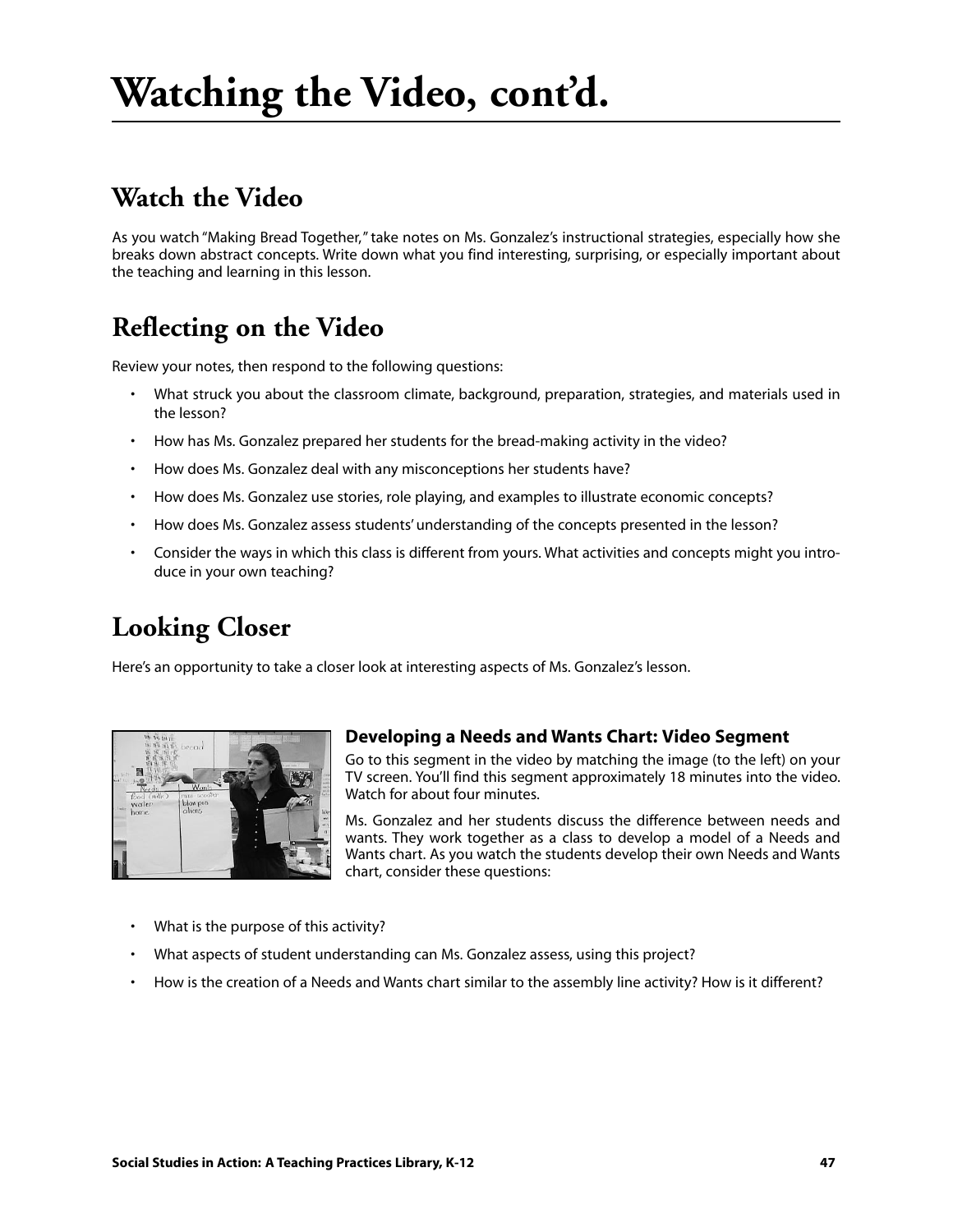

#### **Working on an Assembly Line: Video Segment**

Go to this segment in the video by matching the image (to the left) on your TV screen. You'll find this segment approximately five minutes into the video. Watch for about seven minutes.

Ms. Gonzalez highlights the importance of each job on an assembly line. As you watch the students make bread, think about these questions:

- What is the purpose of this activity, and what aspects of the assembly line process will students better understand because of their participation?
- What larger economic and/or social questions might be raised as a result of students participating in this activity?

# **Connecting to Your Teaching**

### **Reflecting on Your Practice**

As you reflect on these questions, write down your responses or discuss them in a group.

- What is an especially difficult concept or set of concepts that you want your students to learn? How would you prepare them to learn these concepts?
- Think of a hands-on activity that you have used or are considering using. What background information or advance preparation is needed to ensure that students learn? What major concepts are learned from doing the activity?
- How do you assess student understanding when using hands-on activities?

### **Taking It Back to Your Classroom**

- After exploring a difficult concept or set of concepts, ask students to find examples in magazines or newspapers. For example, if students are learning about various types of jobs, ask them to look for pictures of people doing those jobs. Visual representations of concepts can reinforce learning and can help students link what they have learned to the world beyond the classroom.
- Use a book (one example is *A Chair for My Mother* by Vera Williams) to explore how family members can work together to meet needs and wants.
- Take students on a tour of the school cafeteria to look for economic principles in action: for example, the variety of jobs involved in preparing a large-scale meal, the delivery of "raw materials" (ingredients) to the cafeteria, how various items are priced, and so on.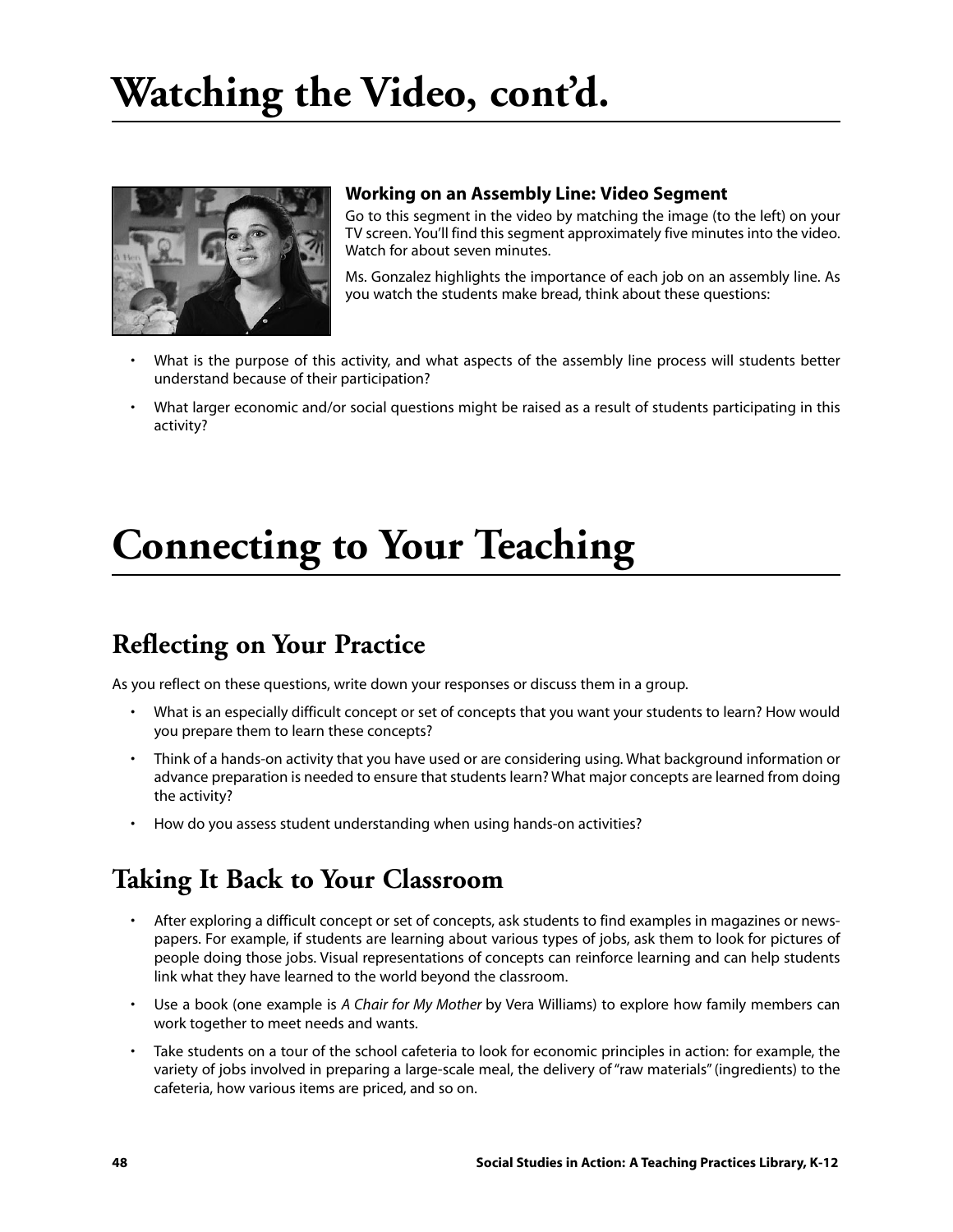# **Connecting to Your Teaching, cont'd.**

- Take a field trip to a nearby grocery store to give students a "behind the scenes" view of where food and household items come from.
- Think of an important concept or set of concepts that you teach that might be better understood using a hands-on experience. Design the experience and determine in advance how you will assess understanding. Help students think about the criteria that will guide their work.

## **Resources**

### **Print Resources for Students**

Berger, Melvin. *Pasta, Please!* Littleton, MA: Newbridge Educational Publishing, 1994. Numeroff, Laura Joffe. *If You Give a Mouse a Cookie.*New York: HarperCollins Juvenile Books, 1985. Williams, Vera B. *A Chair for My Mother.*Upper Saddle River, N.J.: Scott Foresman, 1984.

## **Print Resources for Teachers**

Phipps, B., with M.C. Hopkins, and R.L. Littrell. *Teaching Strategies K–2.* Master Curriculum Guides in Economics. New York: National Council on Economic Education, 1993.

### **Web Resources for Teachers**

Dallas Federal Reserve Bank: http://dallasfed.org/htm/educate/students.html

This site provides information about programs, online games, and other useful economics resources for students.

National Council on Economic Education program page: http://www.econedlink.org

This NCEE source offers national standards, Internet-based lessons, economic news, and links for K–12 teachers and students.

James Madison University Web site: http://cob.jmu.edu/econed/Elementary.htm

This site features a list of online economics courses for elementary school children.

National Council for the Social Studies: http://www.socialstudies.org

The NCSS provides teachers with an information service that includes curriculum content and assessment for ages 3 through 8.

Social Studies Standards in Economics: K–1: http://ecedweb.unomaha.edu/standards/K-1standards.htm

This site is a guide to economic lessons for kindergarten through first grade.

#### **Social Studies in Action: A Teaching Practices Library, K-12 49**